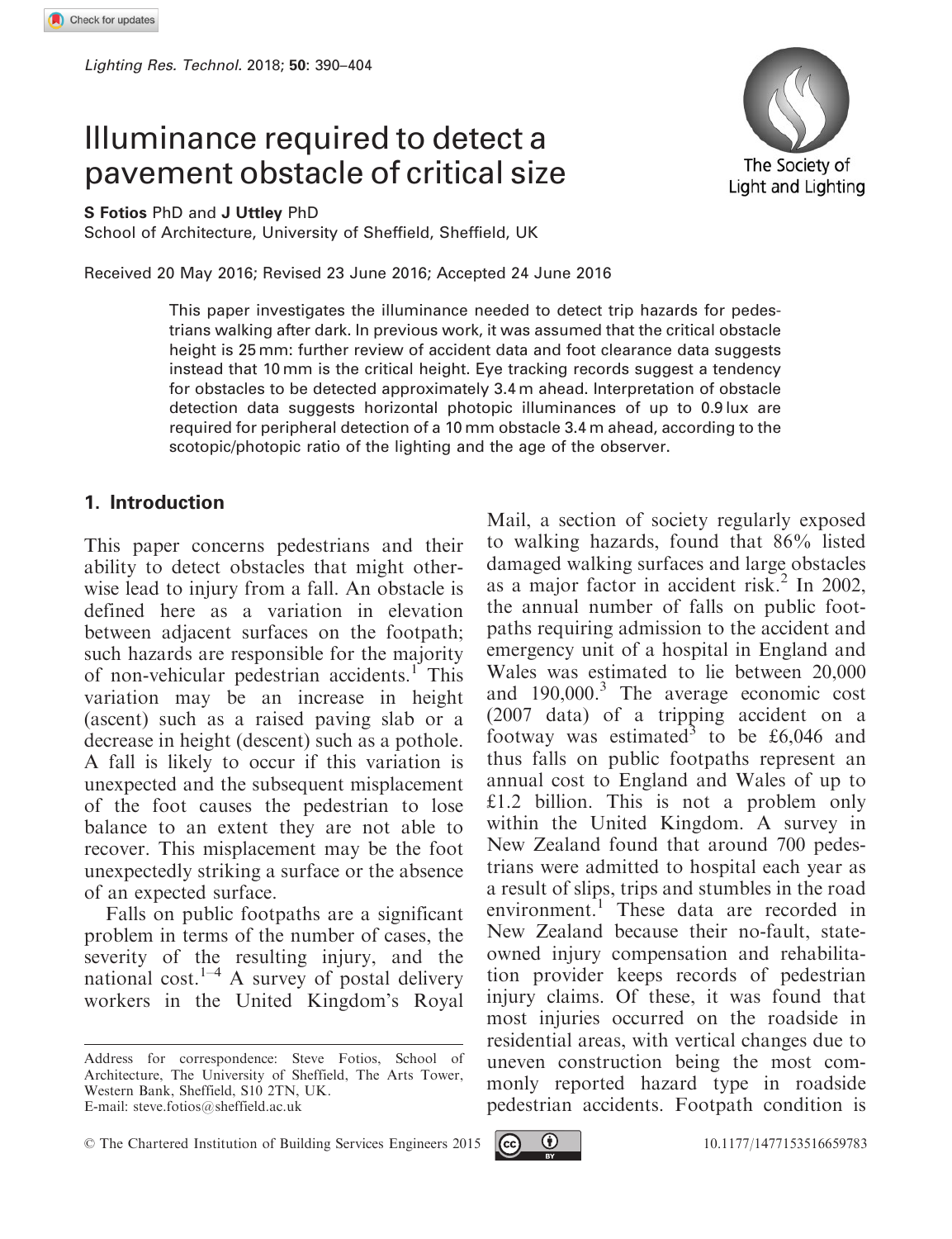a common concern that may prevent people from choosing to walk.<sup>5</sup>

While walking is the most common physical activity of older people it exposes the walker to increased risk of accident and falling.<sup>6</sup> Reaction time decreases with age, and hence elderly people are less able to recover their balance in sufficient time after an accidental foot misplacement. Hospitalisation data from Australia (Figure 1) shows the elderly  $(>65$  years) are much more frequently injured due to a fall then younger people.<sup>7</sup> A survey of claims made against three UK local authorities (1998–2002) found that more than half were associated with pedestrians aged over  $60$  years.<sup>3</sup> When these data are weighted by distance walked, then it is clear that the elderly have a higher risk of falls than younger people. Compared with other non-self-inflicted causes of injury (i.e. fire, poisoning, drowning, road traffic) falls are by far the greatest cause of fatal injuries among older people  $(60+)$  years) in the EU.<sup>8</sup> Elderly falling is a major cause of disabilities in later life, and the reduced outdoor activity associated with a fall, or with fear of falling, reduces the benefits of health and

social interaction.<sup>9</sup> The elderly are apparently aware of this risk: a survey of residents in two Danish cities found that smooth pavement surfaces were particularly critical factors in route choice when walking for their elderly group  $(270 \text{ years}$  old) while for the younger group (40–49 years old) a fast, direct route was more important.<sup>10</sup> A study in Australia also revealed a perception that uneven footpaths are hazardous for the elderly and can prevent walking. $11$ 

A person is likely to trip and fall if they fail to notice an obstacle, if they have insufficient foot clearance, and if they fail to regain balance before falling.<sup>3</sup> Road lighting may contribute to alleviating the first of these after dark by improving ability to detect and identify approaching obstacles in sufficient time to make changes to gait. Indeed, inadequate or poor lighting has been listed as a contributory factor in investigations of falls<sup>2,4,12</sup> and improving obstacle detection is one of the aims of road lighting on subsidiary roads such as those in residential areas.<sup>13,14</sup>

Early lighting guidance was provided by Caminada and van Bommel $^{14}$  and they used data for emergency lighting as the basis of



**Figure 1** Injuries caused by tripping when walking on footpaths, Australia 2009–2010 according to age<sup>7</sup>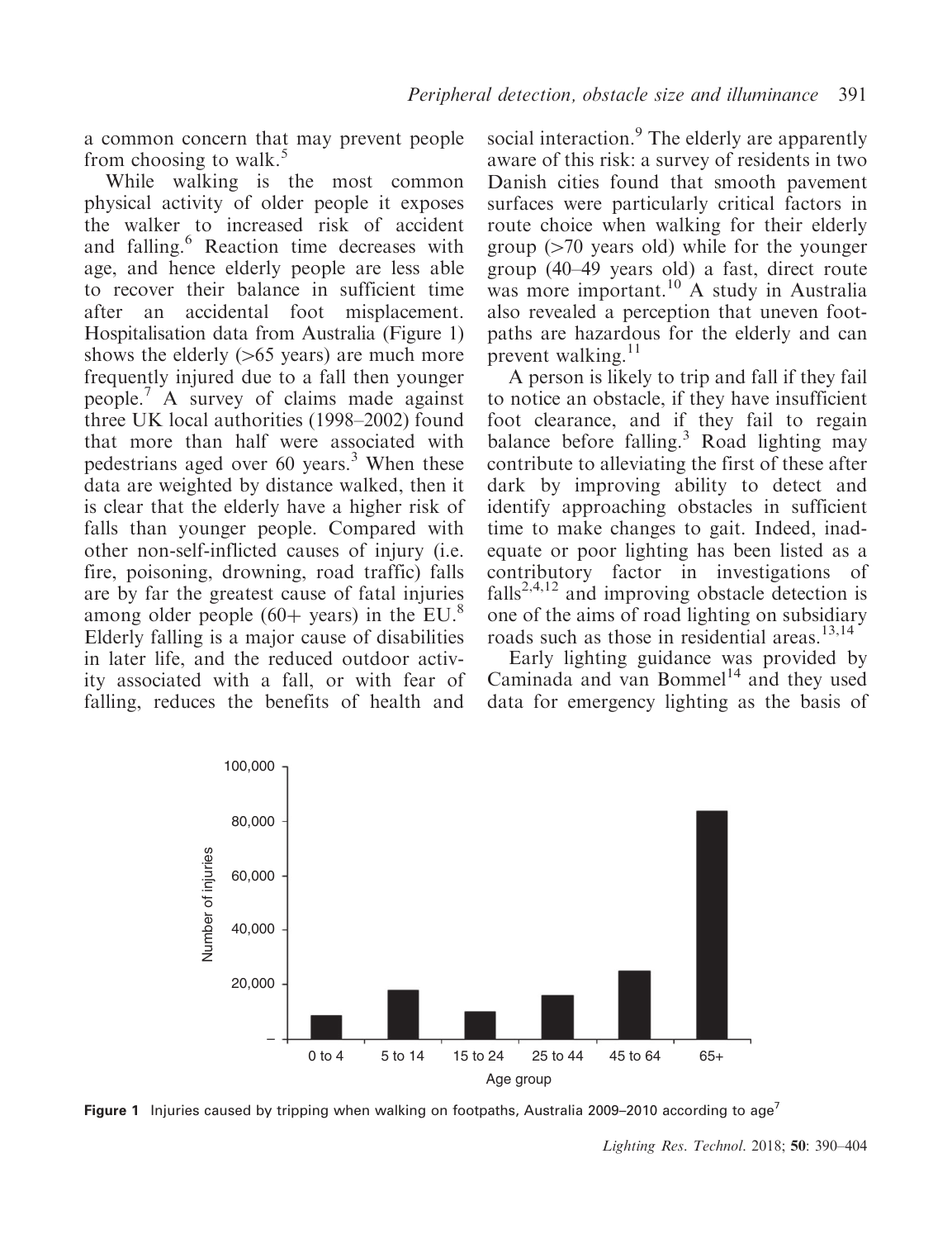their recommendation for the detection of obstacles. They suggested illuminances in the range of 0.2 to 1.0 lux, these being taken from a draft CIE report. Confirmation is available from Boyce<sup>15</sup> who comments also on the uncertainty of origin of the values. In an experiment investigating time and manner to walk an unfamiliar escape route it was found that at 0.2 lux there was difficulty in moving quickly and without hesitation, but at 1.0 lux there was no difficulty in moving smoothly and at a speed of movement similar to that under the normal room lighting (580 lux on the floor).<sup>15</sup> Therefore 0.2 lux was presented as an absolute minimum, with 1.0 lux suggested to be more ideal.

Thies et al.<sup>16</sup> examined gait characteristics (step width variability, step time and step time variability) when walking along flat and bumpy surfaces (prisms placed underneath a carpet) and they found no effect for the two light levels considered, 47 lux and 927 lux. These illuminances are higher than that likely to be encountered on pedestrian footpaths (e.g. the  $CIE^{17}$  recommends average illuminances in the range 2.0–15 lux) and according to the results from Boyce<sup>15</sup> these may already lie on the plateau of performance.

Studies have been carried out to investigate the effect of changes in lighting on the detection of peripheral obstacles.<sup>18–20</sup> Two approaches were used to interpret these data.<sup>19</sup> The first approach was to identify the transition between the escarpment and plateau regions of the performance versus illuminance graph: higher illuminances bring negligible improvement in performance but lower illuminances result in a rapid decline in performance. These results suggested a transition at approximately 2.0 lux. It was found that observer age and light source scotopic/ photopic (S/P) ratio affected detection only at the lowest illuminance used in those experiments  $(0.2 \text{ lux})$ .<sup>18,20</sup> The second approach was to interpolate the illuminance needed to detect an obstacle of specific size. This size

was suggested to be 25 mm, with an expectation to detect this somewhere between two and ten paces ahead, and this resulted in an estimated optimum illuminance of 0.62 lux for young observers under HPS lighting.<sup>19</sup> The support for this 25 mm height is somewhat limited however, and since target size affects detection, $21$  a better understanding of obstacle size enables a more robust analysis.

In order to improve ecological validity when estimating the light level needed for obstacle detection this article presents a further investigation of pavement obstacles, specifically the critical size as defined by the minimum height of an obstacle likely to lead to a fall and the typical distance ahead the pavement is scanned. These data are then used to refine the interpolation of the illuminance desirable for obstacle detection.

# 2. Obstacle height

## 2.1. Pavement maintenance and liability

The guide used previously<sup>19</sup> as to the height of a pavement defect likely to cause a trip is the threshold used by a local authority for pavement maintenance. This is because the local authority has a statutory responsibility for maintenance of a pedestrian pavement so it may be found liable to claims for compensation arising from a fall causing injury unless they can demonstrate reasonable care to maintain the pavement.3,22,23 Within the United Kingdom, 25 mm (frequently stated as one inch) is a commonly used threshold amongst many local authorities.<sup>3,24</sup> There is reference to a 25 mm threshold in an audit checklist to assess outdoor falls risk<sup>25</sup> and in discussion of injuries arising from falls. $^{26}$  It is not, however, a universal standard; for example, one UK local authority states 'If a defect is more than 20 mm deep it will be considered hazardous and our inspector will mark it with yellow paint. Defects that are less than 20 mm deep wouldn't normally be considered a hazard.<sup>27</sup> One possible reason for variation in the height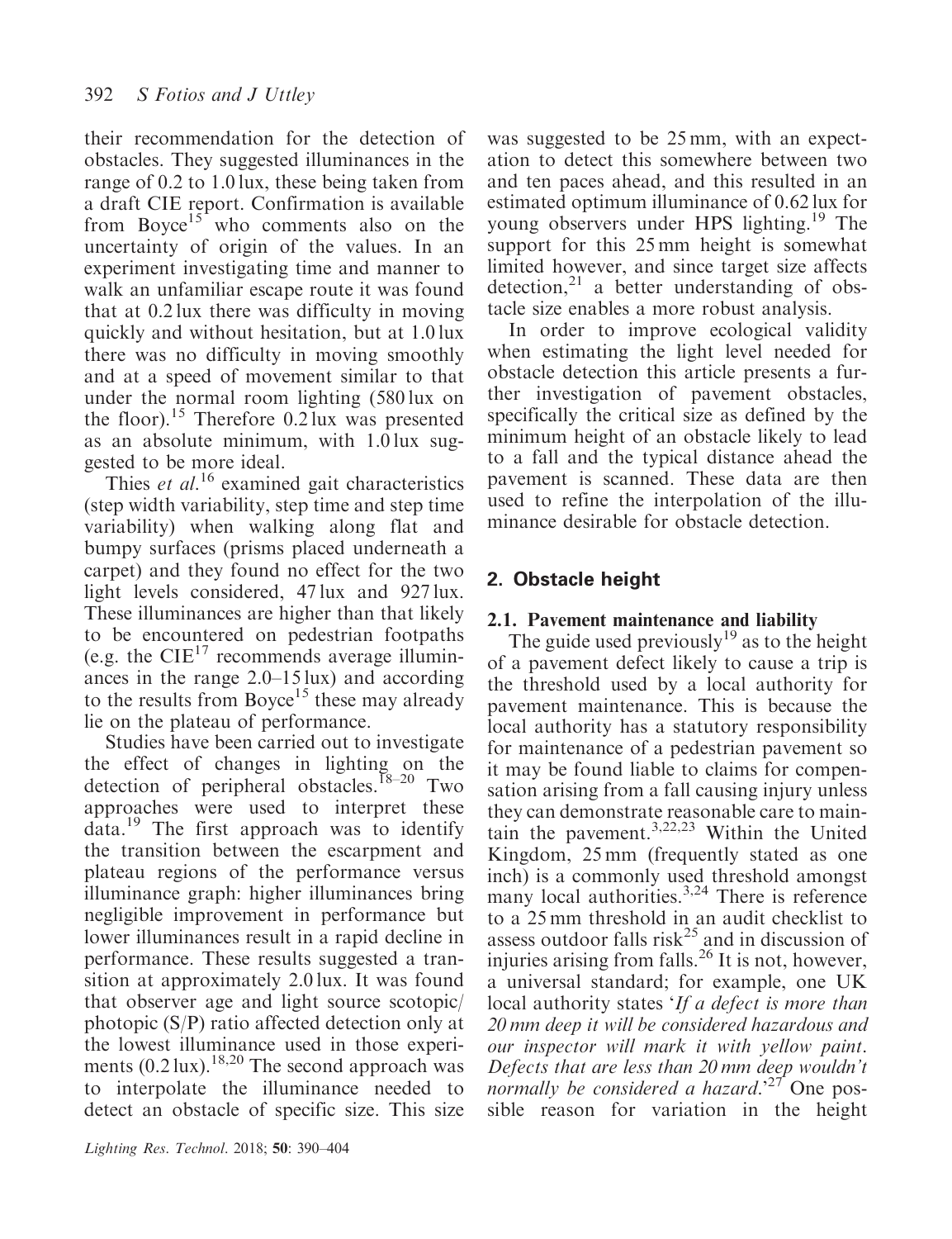threshold is maintenance response time, with footpaths having more frequent usage demanding a more rapid maintenance response and having a smaller size threshold.<sup>3</sup>

The basis for the 25 mm threshold is not stated in these sources: it may be partially derived from case law. A survey<sup>19</sup> of the advice offered by solicitors to prospective clients found a recommendation that trip accidents associated with an obstacle of at least a certain size would be likely to lead to a successful case for compensation: this size was frequently 25 mm, but heights of 15 mm and 20 mm were also found in some cases, again with no apparent justification in any case.

Height alone does not determine liability for a fall, $^{22}$  consideration is also given to expectation<sup>24,28,29</sup> – in other words, the sensitivity of the observer to the stimulus in addition to its actual intensity.<sup>30</sup> Cohen<sup>28</sup> discusses this from personal experience as an expert witness in US legal cases. In one case a pavement slab raised by 25–38 mm by tree roots was not proven to be liable for a trip because the raised slab was unobstructed, visible for an approach distance of at least 21 m, and therefore should have been within the victim's normal line of sight. In a second case a pedestrian tripped on a depression of 'more than 1-1/2 inches' Despite the pavement being heavily cracked and in the victim's neighbourhood, and thus probably an expected hazard, the claim for compensation was successful because of alleged minimal lighting: 'the nearest street light was far behind her and caused her body to cast a growing shadow as she walked' and therefore she could not reasonably perceive the hazard.

One reason for raising doubt about using 25 mm as a critical value is that a threshold of 6 mm is used in New Zealand as the intervention standard for sudden changes in footpath level, $31$  and this was apparently derived from analysis of foot clearance. A more definitive record of obstacle height and trips is found in Bird. $3 \text{ In } 389$  claims for injury

compensation against three UK local authorities the obstacle height was recorded: the range of heights extended from less than 5 mm to 200 mm, with a clear mode for obstacle heights in the range of 10–20 mm (Figure 2).

#### 2.2. Foot clearance

Trips occur when the swing foot unexpectedly contacts an object or the ground<sup>32</sup> and foot clearance therefore provides an indication as to whether an obstacle is likely to induce tripping.<sup>33,34</sup> Minimum foot clearance (MFC) is the minimum vertical distance between the lowest part of the foot of the swing leg and the pavement surface during mid-swing in the gait cycle.<sup>35</sup> If a pedestrian is walking along a pavement assumed to be flat and even but encounters a raised obstacle that was not seen or expected, then the obstacle may lead to a fall if the obstacle height is greater than their foot clearance.

Table 1 shows the MFC determined from video recordings of pedestrians walking along flat surfaces without obstacles. Reported average (mean or median) values of minimum clearance are in the range of 10–15 mm. Using the average value to define a critical height means, however, that foot clearance was lower for approximately half of the steps. Table 1 therefore shows a lower measure of clearance defined by (according to the data given in original reports) either the lower quartile or the mean minus one standard deviation. These estimates are in the range of 7.8–12.8 mm.

Table 1 does not suggest a consistent effect of age on median MFC. A systematic review<sup>35</sup> of MFC studies also concluded this was not the case, with no effect of age on the average (mean or median) MFC; this conclusion was also reported by others<sup>36,32</sup> for walking on flat surfaces and by Chen et  $al.^{39}$  for stepping over obstacles. What may lead to increased risk of tripping for the elderly is greater variability in  $\overline{MFC}^{35}$  and when variability is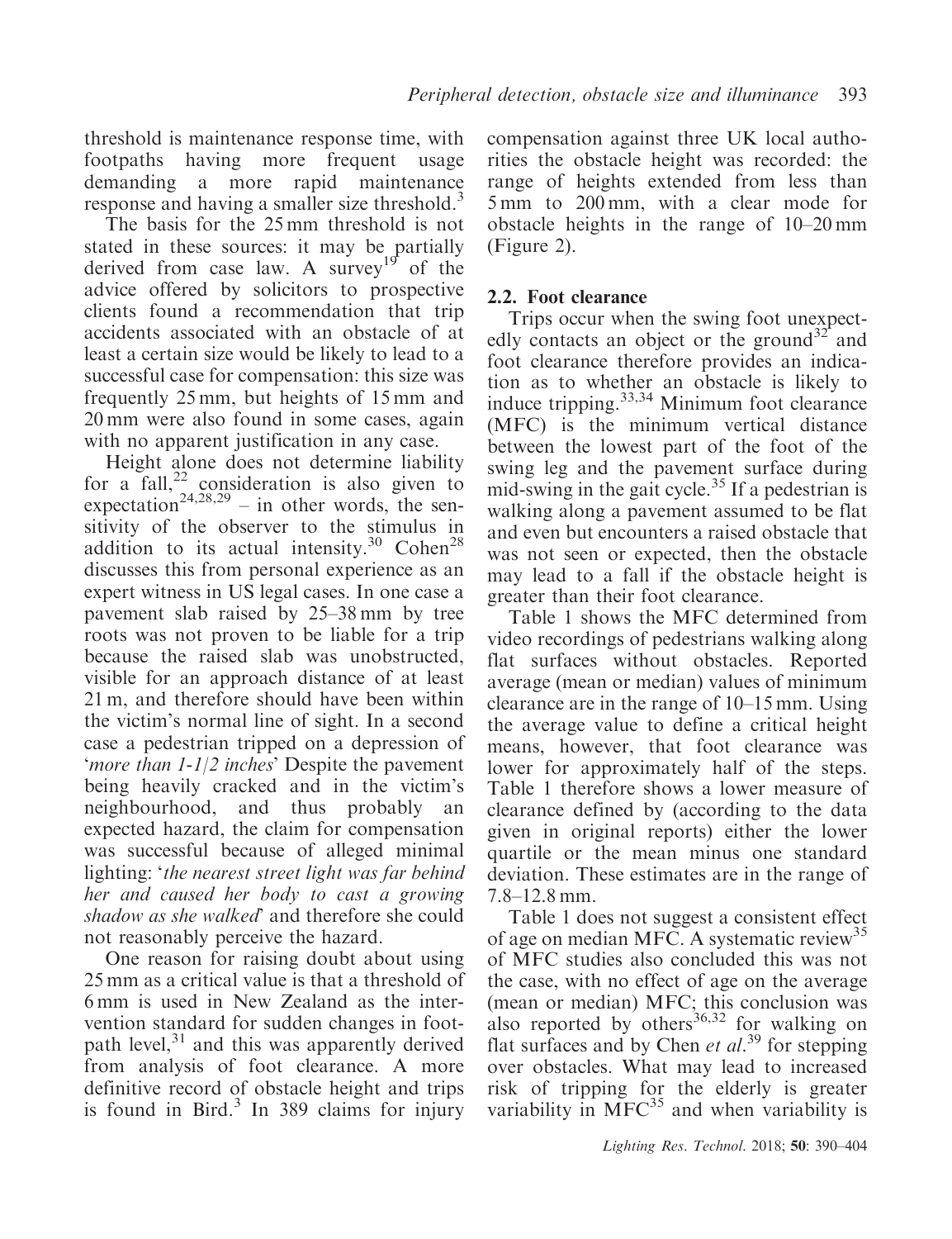

Figure 2 Percentage of claims made against three local authorities in the United Kingdom (1998–2002) according to obstacle height, after Bird<sup>3</sup>

|                                     | Method                                                                         | Minimum foot clearance (MFC)                  |                                 |                                       |  |
|-------------------------------------|--------------------------------------------------------------------------------|-----------------------------------------------|---------------------------------|---------------------------------------|--|
| Study                               |                                                                                | Reported average                              | Reported<br>measure of variance | Estimated critical<br>obstacle height |  |
| Begg et al. <sup>36</sup>           | 17 young females<br>$(26.4 \pm 4.9 \text{ years})$<br>walking on a treadmill   | 12.9 mm (median) $b$                          | $10R = 9.6$ mm                  | $9.4 \text{ mm}^{\circ}$              |  |
|                                     | 16 elderly females<br>$(72.1 \pm 4.4 \text{ years})$<br>walking on a treadmill | 14.0 mm (median) <sup>b</sup> $IQR = 11.3$ mm |                                 | $8.6 \text{ mm}^{\circ}$              |  |
| Best and Begg <sup>37a</sup>        | One male (aged 32 years)<br>walking on a treadmill                             | $10.3 \,\mathrm{mm}$ (mean)                   | Std dev = $2.5$ mm              | 7.8 mm $^d$                           |  |
| Mills <i>et al</i> . <sup>32a</sup> | 10 young males $(25.8 \pm 3.1 \text{ years})$<br>walking on a treadmill        | 14.9 mm (median)                              | $10R = 4.3$ mm                  | 12.8 mm $^{\circ}$                    |  |
|                                     | 9 old males $(71.1 \pm 3.4 \text{ years})$<br>walking on a treadmill           | 13.8 mm (median)                              | $10R = 5.3$ mm                  | 11.15 $mme$                           |  |
| Winter <sup>38a</sup>               | 11 adults, aged 21-28 years<br>walking on a level walkway                      | $12.9$ mm (mean)                              | Mean variability<br>$= 4.5$ mm  | $8.4 \text{ mm}^f$                    |  |

Table 1 Minimum foot clearance reported in past studies

<sup>a</sup>Report minimum toe clearance (MTC) rather than MFC.<br><sup>b</sup>For Begg *et al.*<sup>36</sup> these are the data reported in their Figure 3.<br><sup>c</sup>Reported lower quartile

IQR: interquartile range.

<sup>&</sup>lt;sup>c</sup>Reported lower quartile.

d Mean minus standard deviation.

<sup>&</sup>lt;sup>e</sup>Median minus half the reported IQR.

f Mean minus reported 'variability.'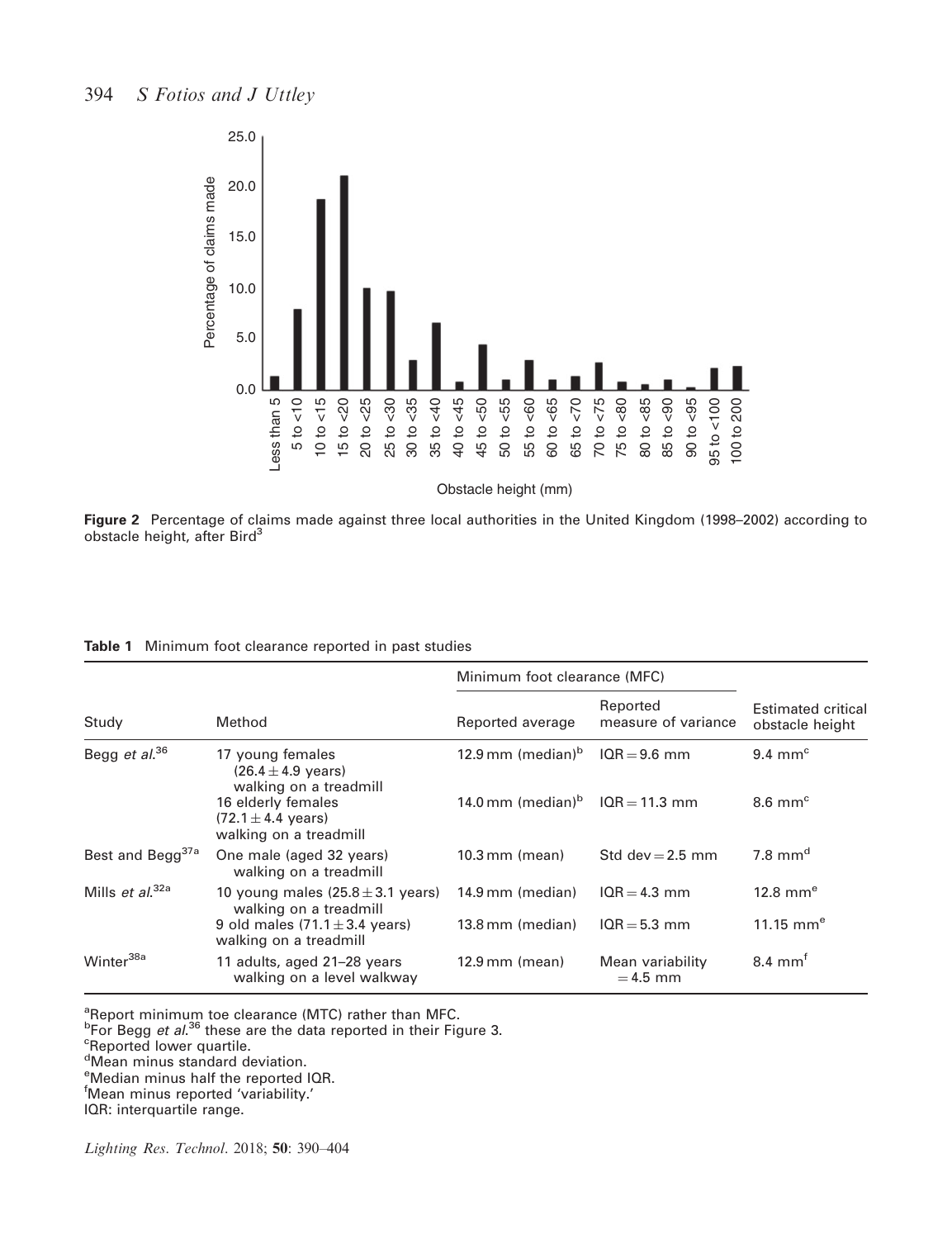accounted for in Table 1 (the estimated critical height) then the data from both Mills *et al.* and Begg *et al.* suggest a lower foot clearance for elderly people than younger people.

The data in Table 1 were obtained in situations where test participants were walking on a treadmill or other flat surface and not expecting a trip hazard. When a hazard is expected, foot clearance increases.<sup>39</sup> This highlights a benefit of lighting in increasing the probability of detecting an otherwise unexpected hazard in sufficient time to enable gait change.

Best and Begg<sup>37</sup> analysed the relationship between the height of an unseen (and therefore unexpected) obstacle and the probability of foot contact, modelling the number of strides before it is likely that a pedestrian would trip over an obstacle of a given height. For example, they suggest a 10 mm obstacle will be tripped over once every 2.1 strides, if unseen. Figure 3 shows this relationship, where the ordinate is the probability of tripping over an obstacle when encountered, calculated as  $1/n$  where *n* is the number of strides before a trip. This trend closely resembles that reported by Frith and Thomas<sup>1</sup> (their Figure 2.5) for the proportion of people catching their foot on a defect plotted against the height of that defect.

According to Figure 3, an unseen obstacle of height 20 mm or more would almost certainly lead to foot contact and obstacles of height 12–15 mm are highly likely to lead to a trip  $(p>80\%)$ : it is therefore desirable for lighting to reveal such obstacles so that gait can be adjusted. Below this region the probability of foot contact begins to rapidly decrease. An unseen 10 mm obstacle has a 48% likelihood of causing a trip. There is little need for lighting to reveal anything smaller than approximately 8 mm because the probability of this leading to a trip is much reduced compared with larger obstacles.

#### 2.3. Obstacle height summary

While a pavement defect of vertical height 25 mm is a commonly used threshold in the United Kingdom for prompting repair, there



Figure 3 Probability of tripping over an unseen obstacle plotted against vertical height of that obstacle in millimetres<sup>37</sup>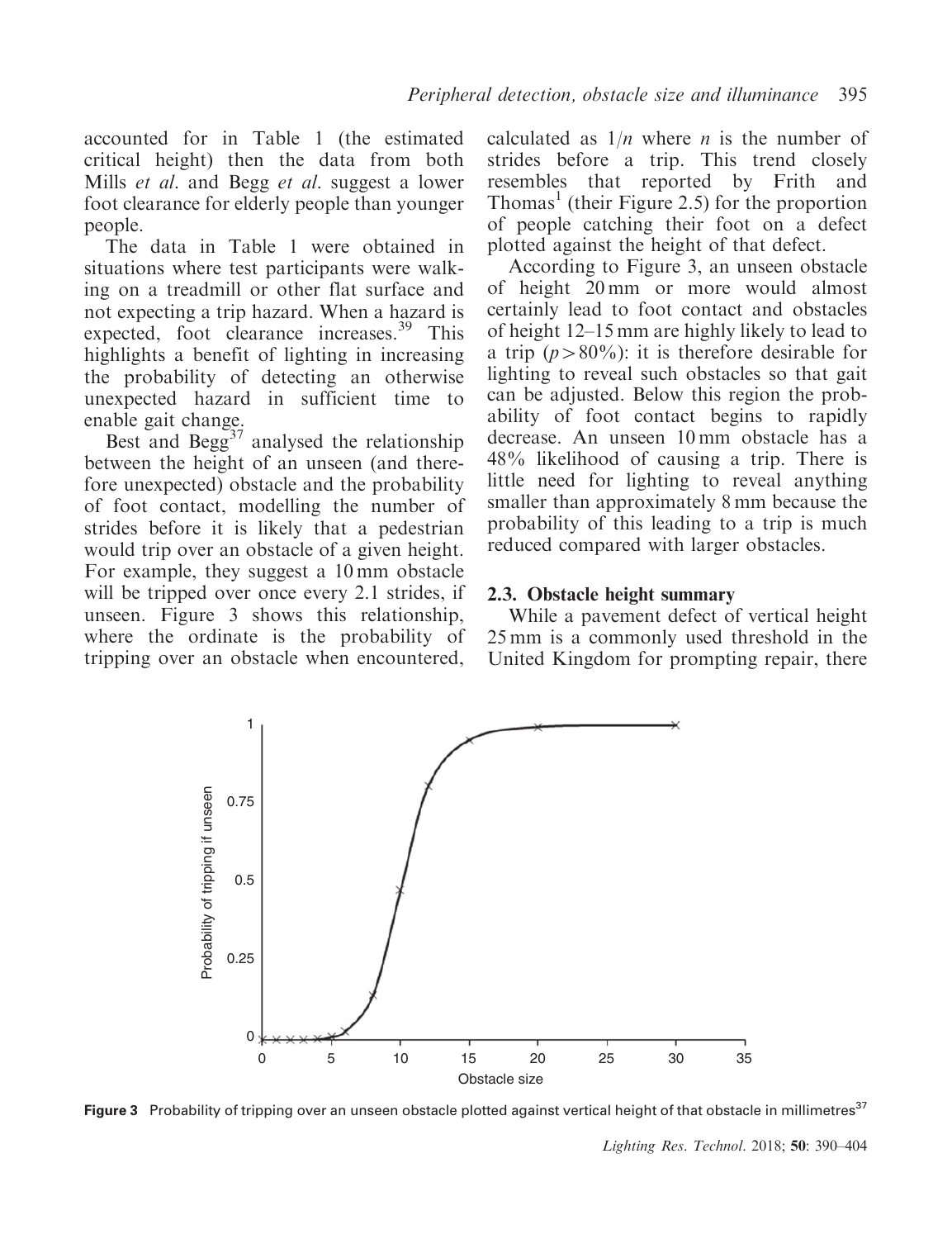is, however, no apparent empirical justification for this threshold other than the association made by those advising pedestrians to make claims against the local authority following a trip accident. We propose instead that the critical height is 10 mm. This represents approximately the lower quartile of the range of minimum foot clearance measured when walking along a flat surface where hazards are not expected (Table 1) and the lower limit of the range of heights associated with the most frequent number of compensation claims (Figure 2). 10 mm is in the range (8–15 mm) where a change in height has a significant effect of the probability of falling over an unseen obstacle (Figure 3): below 8 mm the obstacle is unlikely to lead to a fall, but above 15 mm it is highly likely to lead to a fall.

## 3. Detection distance

Determining the size subtended by an obstacle at the observer's eyes requires an estimate of the distance ahead at which it was detected in addition to the change in vertical height. This detection distance was estimated by further analysis of previous work in which mobile eye tracking was used to investigate the gaze behaviour of 40 pedestrians walking outdoors along an urban route of approximately 900 m, in daytime and after dark.<sup>40,41</sup> The 40 pedestrians followed a nearidentical route, completing it in both forward and reverse directions on two separate occasions, resulting in the collection of eighty eye-tracking videos. The obstacles examined here are those which were fixated during critical times as marked using a concurrent auditory task, expected to provide significant cognitive capacity interference,<sup>42</sup> and hence at these moments the participant's attention may have been focused specifically on what they were looking at.

For unpredictable environments, peripheral vision (particularly the lower peripheral

field, as might be expected for coping with pavement hazards) is sufficient for successful avoidance of a suddenly appearing obstacle: foveal fixation plays a surprisingly minor role in visual guidance of locomotion and is generally not re-directed to either the obstacle or landing area. $43,44$  Graci et al.<sup>45</sup> found that when the lower visual field was occluded, observers allowed significantly greater foot clearance and walked at a significantly slower speed – apparently safety strategies to offset the reduction in vision. Rietdyk and Rhea<sup>46</sup> found that there was a higher probability of obstacle contact when the lower visual field was occluded for two steps before the obstacle compared with trials when full visual field was maintained. This is not to say that pedestrians do not look at an obstacle to plan avoidance, just that they do not always need to.

While obstacle detection is a peripheral visual task, eye tracking records foveal fixations. For this analysis it was assumed that peripheral detection occurred immediately preceding foveal fixation on an obstacle at critical moments, and hence the distance at which peripheral detection occurred was estimated as foveal fixation distance plus distance travelled between detection and fixation.

Foveal fixation distances were estimated from the eye tracking videos, as done in previous work.<sup>47</sup> These judgements used as reference the approximate sizes of objects appearing in the field of view, such as vehicles, paving slabs and street benches that appeared in the videos. Two validation steps were used to counter potential errors in these estimates.<sup>48</sup> First, a second coder made distance estimates for a sample (22%) of the obstacles. These were reasonably consistent with the distance estimates of primary coder, with a Pearson's correlation coefficient of 0.72 ( $p<0.01$ ). Inter-rater reliability was assessed using a two-way mixed, consistency intra-class coefficient (ICC). The resulting ICC was in the 'Fair' range,<sup>49</sup> ICC =  $0.58$ ,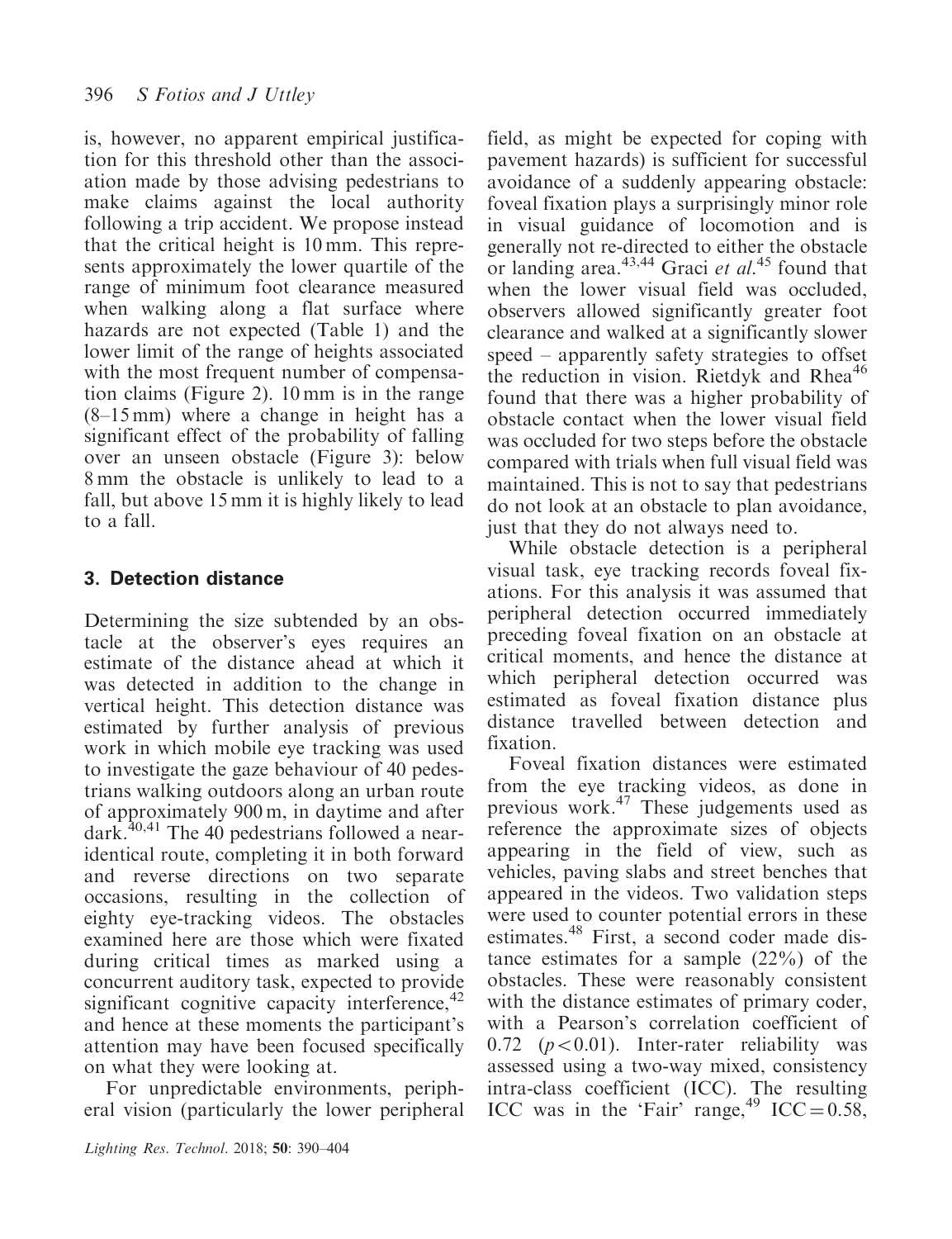suggesting there was reasonable agreement between the coders in terms of distance to the obstacle. The second validation step was to compare actual distances with estimated distances. Actual distances between observer and obstacle locations were measured in situ for 15 situations where the positions of observer and obstacle could be accurately established. These were compared with estimated distances for the same situations as recorded by the primary coder. It was found that estimated distances tended to be slightly shorter than actual distances, a mean ratio (estimated/actual) of 0.95 (std dev. 0.31). The mean distance of the 15 obstacle fixations for estimates and actuals was within 0.03 m (estimated mean  $=$  4.80 m, actual mean  $=$ 4.83 m). It was therefore concluded that the estimates of distance recorded by the primary coder were acceptably accurate.

To estimate travel distance between fixation and detection it was assumed that peripheral detection of the obstacle occurred during the immediately preceding fixation, i.e. 300 ms before the obstacle fixation, this being the average length of time for a fixation followed by a saccade.<sup>50</sup> The distance travelled in this 300 ms period was estimated from the average walking speed of that participant, estimated from their personal eye tracking video.

There were 94 obstacle fixations at critical moments in 42 videos from 32 test participants, thus excluding those videos with poor eye-tracking signal or with no critical fixations towards obstacles. As shown in Figure 4 these detection distances tended to lie within 4 m of the observer. The distribution of distances was not found to be drawn from a normally distributed population. The median detection distance during critical times was  $3.4 \text{ m}$  (IQR = 2.4–5.2 m,  $n = 94$ ) obstacles).

This estimate compares well with that reported in previous work. Obstacle avoidance strategies include a change in gait

(i.e. foot placement or foot clearance height), a change in navigation direction (steering) if the obstacle is too large to step over, or stopping.<sup>51,52</sup> Gait change (adjusting) step length and/or width) has a success rate of greater than 80% when a visual cue is available one step ahead.<sup>51</sup> In contrast, steering has to be planned in the previous step cycle; success rate is near zero when only one-step cycle duration is available for changing direction.<sup>51,52</sup> Patla and Vickers<sup>53</sup> found that people fixated two steps ahead when instructed to step on specific targets (footprints) in the travel path. In summary, potential obstacles need to be seen approximately 3 m ahead to be negotiated without gait disturbance.<sup>54</sup>

An obstacle presenting a 10 mm change in vertical height that lies 3.4 m ahead subtends a visual angle of 8.47 min arc at the observer's eye for an assumed eye height of 1.5 m. We refer to this as the critical size because smaller obstacles are unlikely to lead to a trip, and because larger obstacles should be at least as detectable as is this. The next section discusses the light level desirable to optimise detection of this obstacle.

#### 4. Lighting required to detect the critical obstacle

Data regarding detection height and illuminance were taken from Uttley et  $al$ ,<sup>20</sup> this study being a development of previous work.<sup>18,19,55</sup> Test participants were required to detect an obstacle in peripheral vision whilst walking and tracking a dynamic fixation target ahead of them, thus simulating some of the cognitive load of a pedestrian. In the pavement surface approximately 2.6 m in front of them, a cylindrical obstacle would begin rising upwards at intermittent times, and participants pressed a response button to indicate when they detected this obstacle. The height the obstacle had reached upon detection was recorded. This detection task was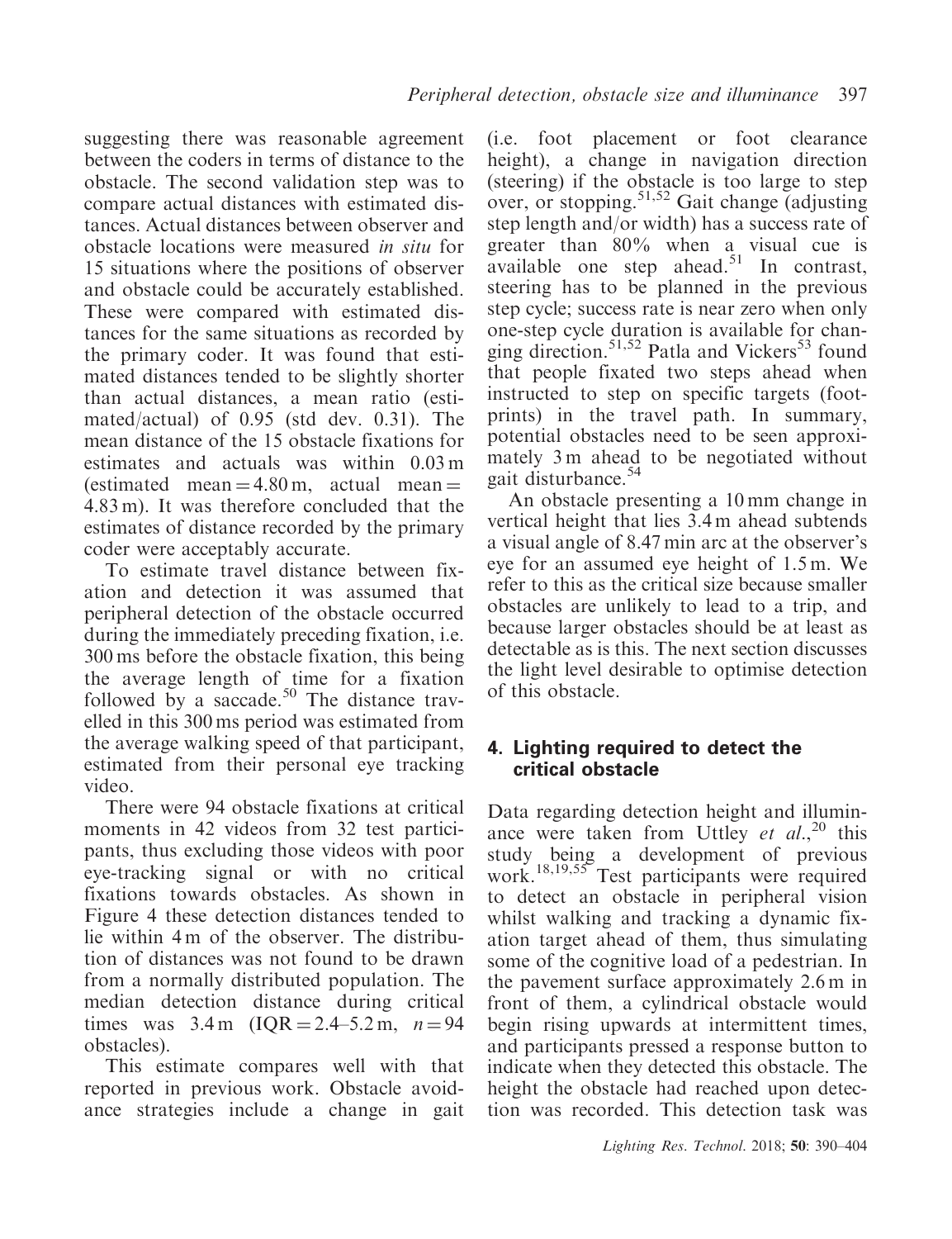

Figure 4 Distribution of distances to obstacles at peripheral detection ( $n = 94$ )

carried out under five levels of photopic illuminance (0.2–20.0 lux, equating to a luminance range of  $0.011-1.33 \text{ cd/m}^2$  and three scotopic/photopic (S/P) luminance ratios (1.2, 1.6 and 2.0) by 30 test participants (15 younger, aged $<$ 35 years, and 15 older, aged  $>50$  years). The mean detected heights of the obstacle under each light condition are shown in Figure 5.

To apply the results from this experiment to other detection distances, the vertical height (mm) at which detection occurred was converted to visual angle (minutes of arc) subtended at the eye. Photopic illuminances were converted to mesopic luminances using the CIE system,<sup>56</sup> which accounts for the influence of S/P ratio on the results. Using these revised scales, lower quartile detected heights by mesopic luminance for young and old participants in Uttley et al. are plotted in Figure 6. Lower quartile values are used to ensure detection performance at the poorer end of the scale is reflected, thus ensuring results are inclusive of a range of performance

Lighting Res. Technol. 2018; 50: 390–404

levels, not just performance of the 'average' pedestrian. Data for the old and young test participants are considered separately and for each a line of best fit was plotted using a nonlinear least-squares regression model, produced by the  $nls$  package in R.<sup>57</sup> These models provide a good fit with the actual data, with a standard error of the regression values of 0.89 min arc for the young and 0.88 for the old model, and mean differences between predicted and actual values of 11% for the young model (std dev.  $= 9\%$ ) and 9% (std dev.  $= 7\%$ ) for the old model.

For a target subtending 8.47 min arc at the observer's eye (the vertical size of a 10 mm obstacle at 3.4 m) Figure 6 suggests mesopic luminances of 0.023 and 0.050 cd/ $m<sup>2</sup>$  for the younger and older observers respectively. Table 2 suggests a range of photopic illuminances from 0.22 lux up to 0.93 lux to detect this obstacle, depending on the S/P ratio of the lamp and whether the observer is young or old. This conversion was carried out assuming a surface reflectance of 20%,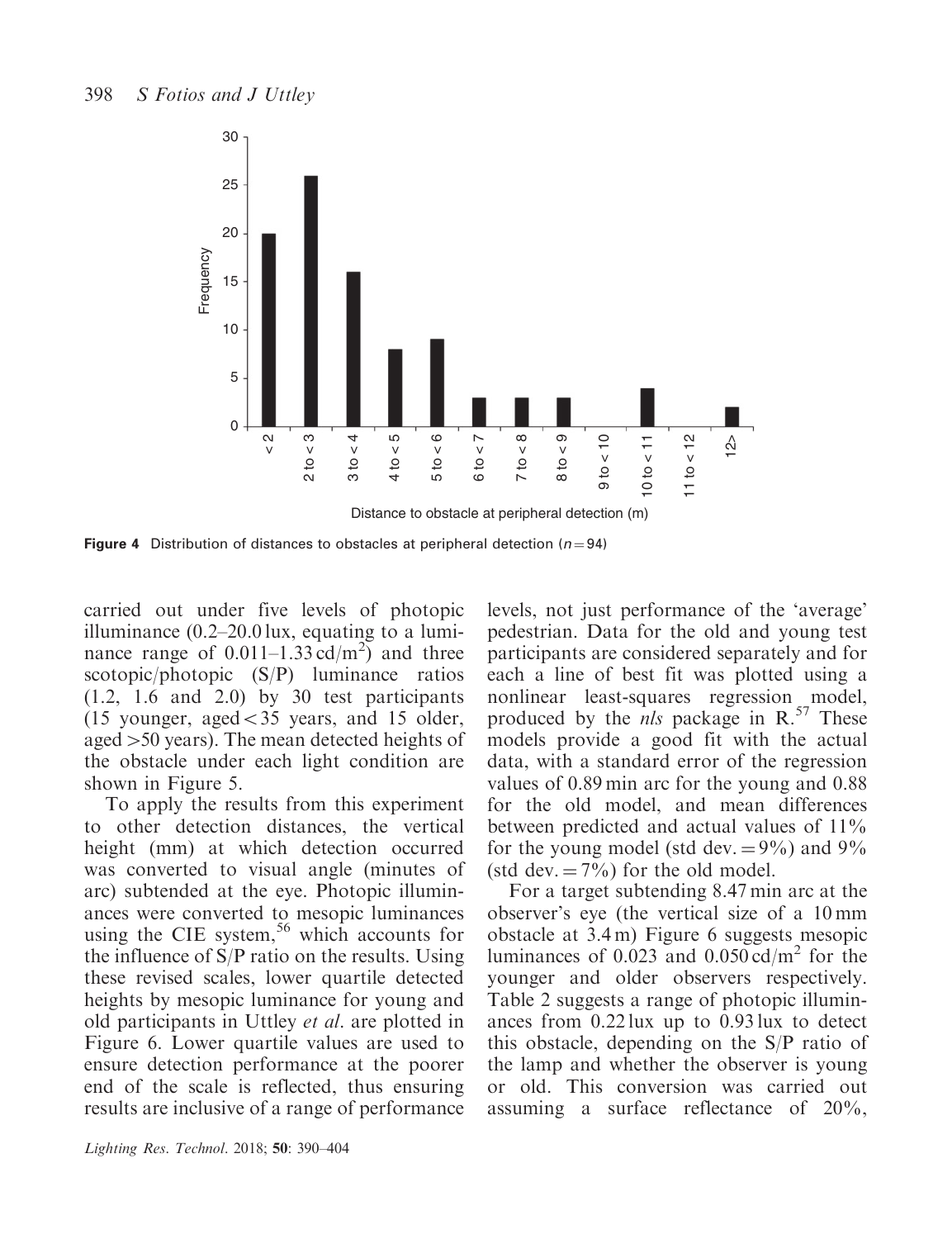

Figure 5 Mean height at which a rising obstacle was detected, this being located 2.6 m ahead at floor level, plotted against horizontal photopic illuminance, for different S/P levels and age groups<sup>20</sup>



Figure 6 Lower quartile detected height in min arc plotted against mesopic luminance for young and old participants. Data from Uttley et al.<sup>20</sup>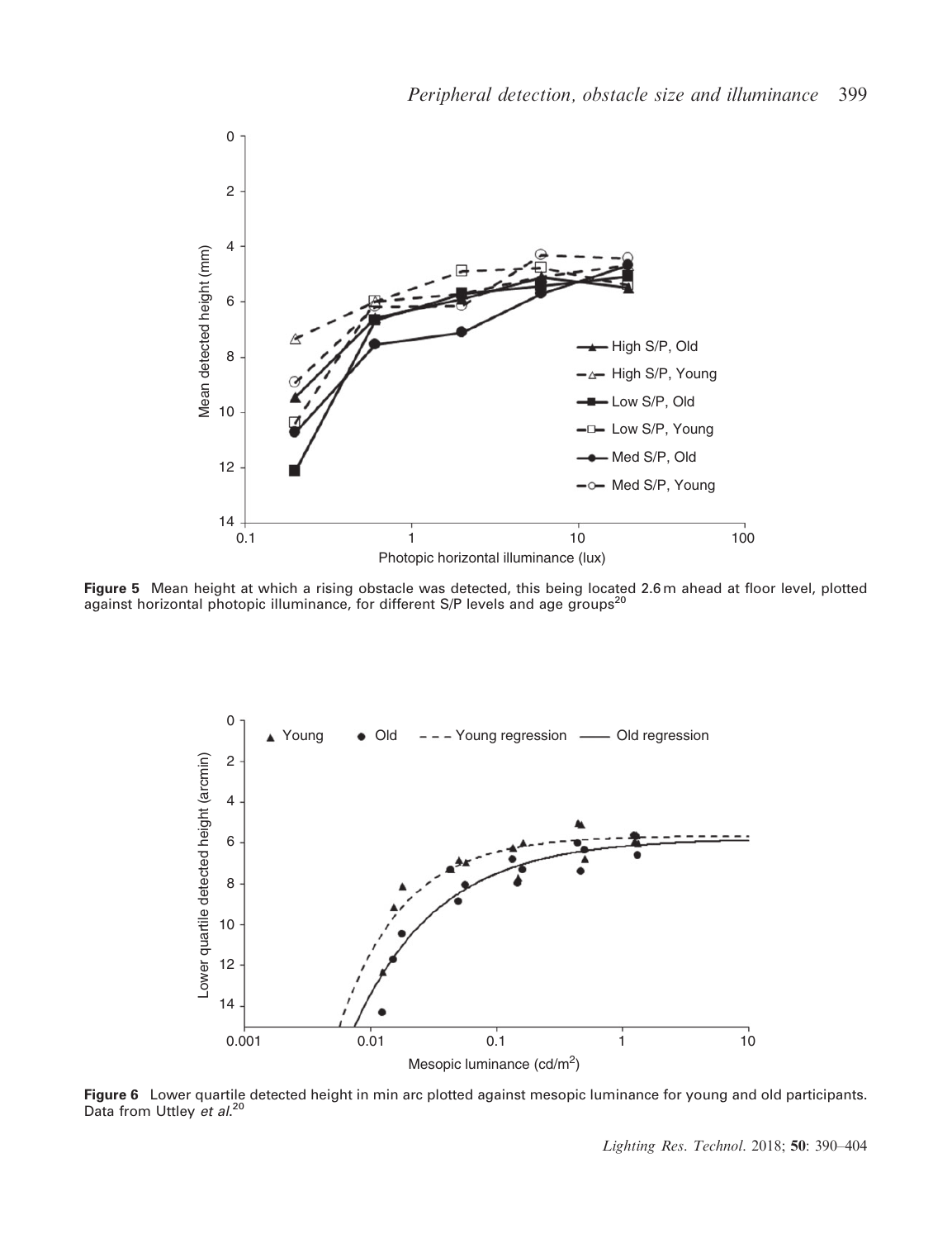| Lamp type            | Indicative<br>S/P ratio | Age<br>group <sup>a</sup> | Mesopic<br><b>luminance</b><br>required | Equivalent<br>photopic<br>luminance | Equivalent<br>photopic<br>illuminance (lux) <sup>b</sup> |
|----------------------|-------------------------|---------------------------|-----------------------------------------|-------------------------------------|----------------------------------------------------------|
| High pressure sodium | 0.65                    | Young                     | 0.023                                   | 0.029                               | 0.46                                                     |
|                      |                         | Old                       | 0.050                                   | 0.059                               | 0.93                                                     |
| Metal halide         | 1.20                    | Young                     | 0.023                                   | 0.021                               | 0.33                                                     |
|                      |                         | Old                       | 0.050                                   | 0.046                               | 0.72                                                     |
| LED                  | 2.18                    | Young                     | 0.023                                   | 0.014                               | 0.22                                                     |
|                      |                         | Old                       | 0.050                                   | 0.033                               | 0.52                                                     |

Table 2 Photopic luminance and illuminance ranges required to detect 10 mm obstacle when located 3.4 m ahead for different road lighting lamp types and  $S/P$  ratios (indicative  $S/P$  ratios as given by the Lighting Industry Association<sup>58</sup>)

<sup>a</sup>Age groups: Young<35 years, old>50 years.<br><sup>b</sup>Photonic illuminance estimated assuming a s

<sup>b</sup>Photopic illuminance estimated assuming a surface reflectance of 20%, which is typical for pavement surfaces.

which approximates that of an asphalt road having a luminance coefficient  $(q_0)$  of 0.07, which is that for the representative British road surface.<sup>13</sup>

## 5. Conclusion

It is proposed that 10 mm is the critical height of obstacle desirable for pedestrians to detect in order to reduce trips. This represents approximately the lower quartile of the range of minimum foot clearance measured when walking along a flat surface where hazards are not expected (Table 1) and the lower limit of the range of heights associated with the most frequent number of compensation claims (Figure 2). 10 mm is in the range (8–15 mm) where a change in height has a significant effect on the probability of falling over an unseen obstacle (Figure 3): below 8 mm the obstacle is unlikely to lead to a fall, but above 15 mm it is highly likely to lead to a fall. Eye tracking data suggests a tendency to detect obstacles located 3.4 m ahead, at which point the 10 mm obstacle subtends a visual angle of 8.47 min arc at the observer's eye.

Interpretation of the results of obstacle detection experiments<sup>20</sup> suggests that horizontal illuminances in the range from 0.22 lux up to 0.93 lux are required to detect a 10 mm obstacle at 3.4 m distance, depending on the S/P ratio of the lamp and the age of the observer. These data<sup>20</sup> show that higher illuminances lead to increased detection probability, and that the effect reaches a ceiling in the region of 2.0 lux. It was found that observer age and light source S/P ratio affected detection only at the lowest illuminance used in that experiment (0.2 lux). Consideration of these results alongside those of Boyce<sup>15</sup> suggests that a minimum photopic illuminance of 1.0 lux is sufficient light for pedestrians of all ages to safely detect and avoid trip hazards under any type of lamp.

While this illuminance is at the lower end of current recommendations for lighting in subsidiary roads,  $17$  suggesting a lower design illuminance could be adopted in some situations, there is also a need to consider the effect of glare and the lighting required for other visual needs of pedestrians such as reassurance<sup>59</sup> and interpersonal judgements<sup>60</sup> which may suggest different characteristics for road lighting.

This paper has tended to focus on ablebodied pedestrians: wheelchair users may have different demands. In addition to the need to negotiate obstacles, rough surfaces may also lead to muscular strain for manually propelled wheelchairs and to discomfort through whole-body vibrations.<sup>61,62</sup> One US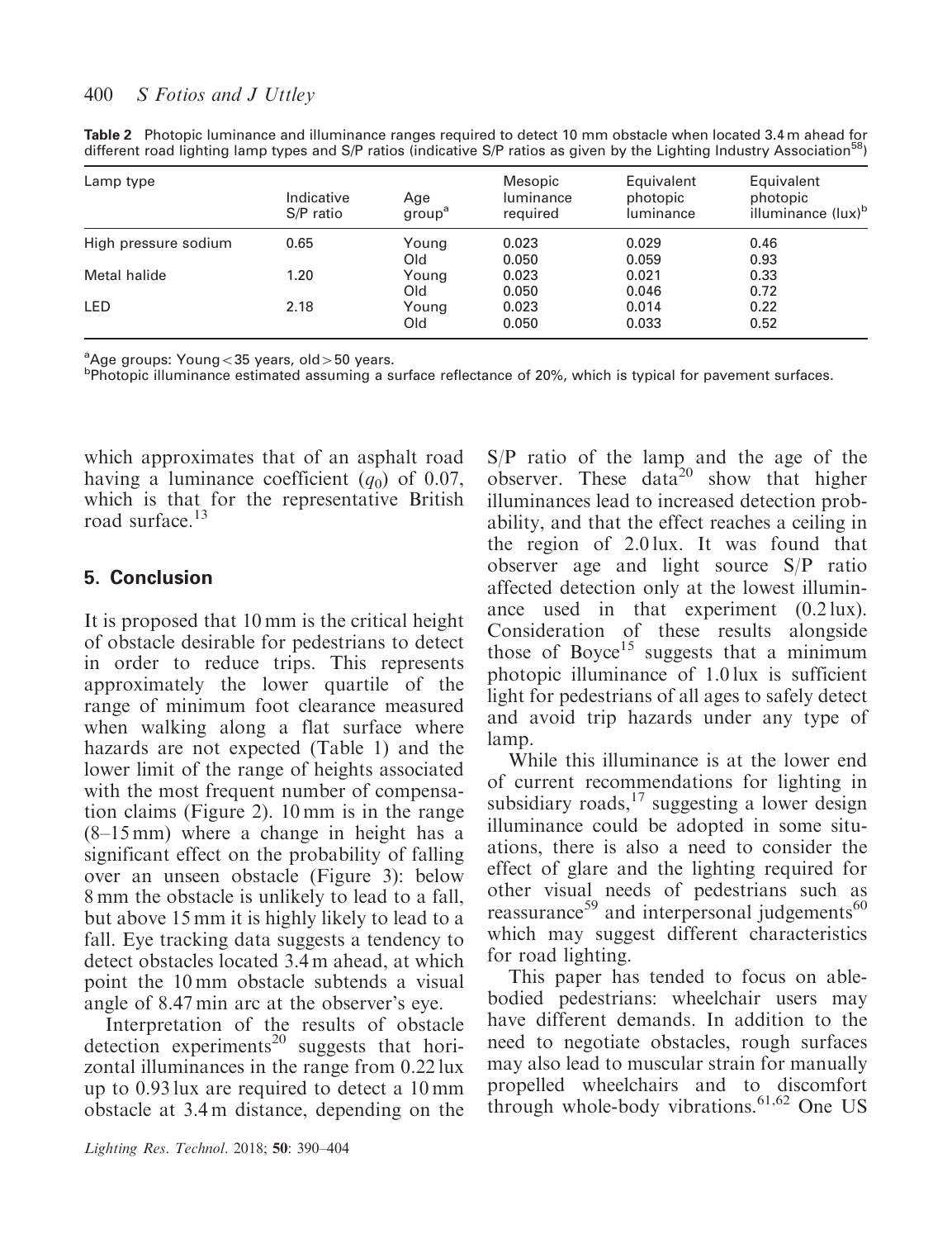study investigated safe routes for disabled people but did not describe the nature of potential hazards. $^{63}$  US guidance suggests a maximum obstacle height of 12.5 mm  $(0.5)$ inches), this referring to a purposeful item such as a kerb rather than a defective surface. $^{62}$  Further data are desirable.

This paper has focussed on the illuminance that might be optimum for pedestrians to detect pavement obstacles, horizontal illuminance being the main parameter of lighting that is defined in guidance for subsidiary roads,13,17 similar to discussion of obstacle detection using vehicle forward lighting.<sup>64</sup> Whilst, for a specific obstacle, a change in illuminance can change the ability to detect that obstacle,  $18-20$  detection is also affected by the contrast of the obstacle against its surroundings. For a peripheral target, detection improves with targets of increasing luminance contrast, although there is an interaction between contrast, illuminance and light source spectral power distribution.<sup>65</sup>

The empirical data employed above to determine an optimum illuminance were derived from an experiment<sup>20</sup> using a single obstacle. This obstacle had sides and surroundings of identical reflectance, simulating a raised paving slab, and presented a luminance contrast of  $-0.7$  (as derived using  $C = (L_t - L_b)/L_b$ , with  $L_t$  being the luminance of the raised side of the obstacle and  $L<sub>b</sub>$  being the luminance of surrounding horizontal surfaces). This high contrast arises because the obstacle was lit by LED arrays positioned almost directly above the obstacle, with no additional light sources, thus resulting in relatively high horizontal illuminance and low vertical illuminance. The experiment<sup>20</sup> was designed to investigate changes in illuminance and spectral power distribution and contrast was therefore held constant. Many factors affect obstacle contrast, including the nature of the surfaces of the raised and surrounding materials and the spatial distribution of road lighting, this being determined

by parameters including lantern optics and the height and spacing of lamp posts. For example, increased distance between poles reduces visibility of a target.<sup>66</sup> It is therefore expected that pavement obstacles present a range of contrasts, for which the empirical data used here $^{20}$  represent only one, and an extension of the relative visual performance model $^{67}$  might be a useful tool for exploring the implications.

It must also be remembered that lighting alone is not the only approach to reducing the frequency of pedestrian trips. For example, pavement irregularity caused by the movement of paving slabs could be alleviated by making paving slabs with a chamfered edge.

## Acknowledgement

Eye tracking validation was carried out with assistance from Hussain Qasem and Scott Fox, both of the University of Sheffield.

## Declaration of conflicting interests

The authors declared no potential conflicts of interest with respect to the research, authorship, and/or publication of this article.

# Funding

The authors disclosed receipt of the following financial support for the research, authorship, and/or publication of this article: This work was carried out with support from the Engineering and Physical Sciences Research Council (EPSRC) (grant number EP/ M02900X/1).

## **References**

1 Frith W, Thomas J. The Mechanisms and Types of Non-motor Vehicle Injuries to Pedestrians in the Transport System and Indicated Infrastructure Implications. NZ Transport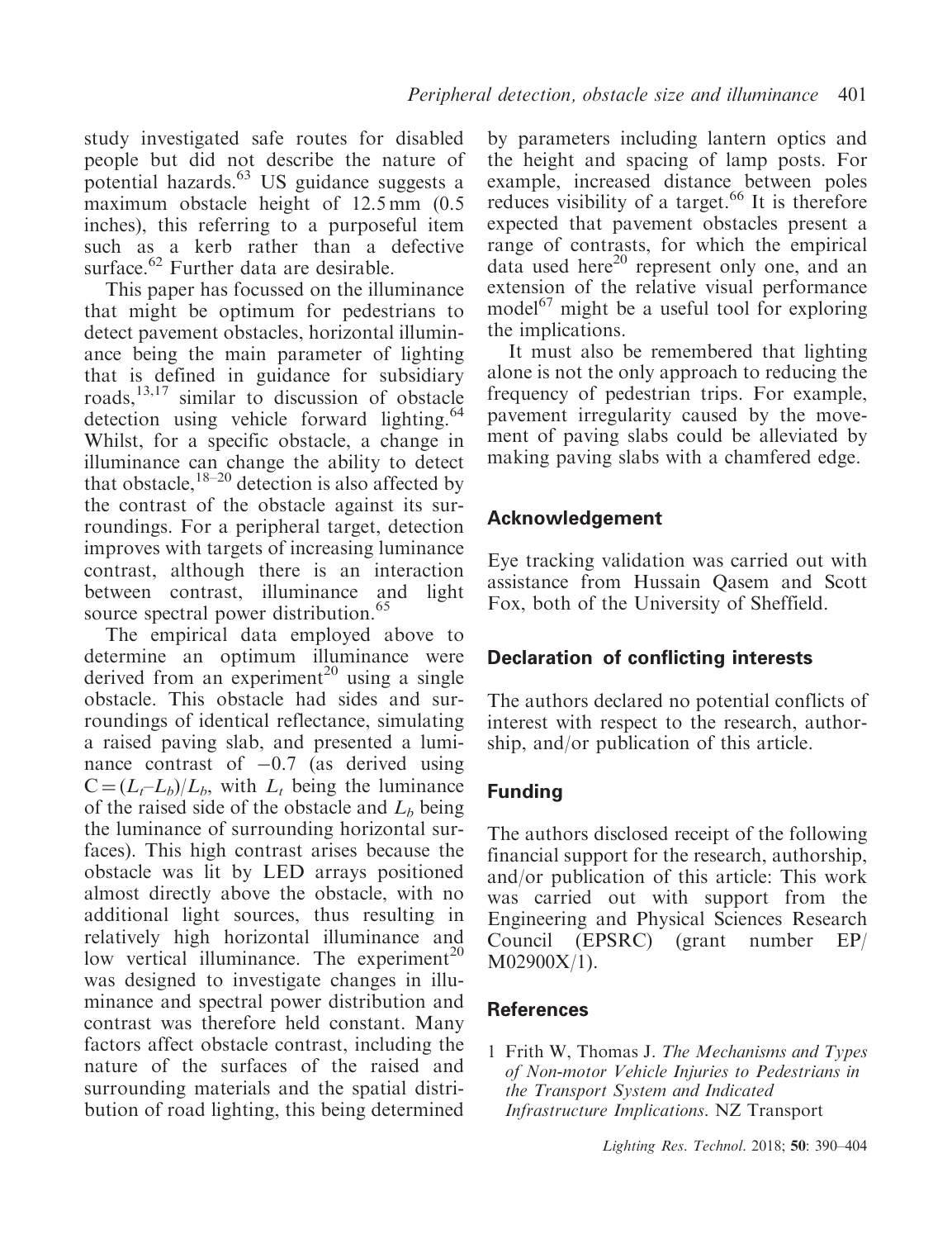Agency Research Report 431. Wellington: NZ Transport Agency, 2010.

- 2 Bentley TA, Haslam RA. Identification of risk factors and countermeasures for slip, trip and fall accidents during the delivery of mail. Applied Ergonomics 2001; 32: 127–134.
- 3 Bird S. The risk of tripping accidents on public footways. Municipal Engineer 2008; 161: 129–136.
- 4 Haslam RA, Bentley TA. Follow-up investigations of slip, trip and fall accidents among postal delivery workers. Safety Science 1999; 32: 33–47.
- 5 Ariffin RNR, Zahari RK. Perceptions of walking environments. Procedia - Social and Behavioural Sciences 2013; 105: 589–597.
- 6 Tournier I, Dommes A, Cavallo V. Review of safety and mobility issues among older pedestrians. Accident Analysis and Prevention 2016; 91: 24–35.
- 7 Tovell A, McKenna K, Bradley C, Pointer S. Hospital Separations Due to Injury and Poisoning, Australia 2009–10. Injury Research and Statistics Series 69. Cat. No. INJCAT 145. Canberra: Australian Institute of Health and Welfare, 2012.
- 8 Feypell V, Methorst R, Hughes T. Non-motor Pedestrian Accidents: A Hidden Issue. OECD International Transport Forum: Pedestrian Safety, Urban Space and Health. Paris: OECD, 2012.
- 9 Sugiyama T, Ward Thompson C. Outdoor environments, activity and the well-being of older people: Conceptualising environmental support. Environment and Planning A 2007; 39: 1943–1960.
- 10 Bernhoft IM, Carstensen G. Preferences and behaviour of pedestrians and cyclists by age and gender. Transportation Research Part F 2008; 11: 83–95.
- 11 van Kamp I, Santos J, Du W, Olivier J, Hatfield J. Outdoor hazards and falls among community-dwelling older Australians. Healthy Aging Research 2014; 3: 17.
- 12 Fothergill J, O'Driscoll D, Hashemi K. The role of environmental factors in causing injury through falls in public places. Ergonomics 1995; 38: 220–223.
- 13 British Standards Institution. BS 5489-1:2013. Code of Practice for the Design of Road

Lighting: Lighting of Roads and Public Amenity Areas. London: BSI, 2012.

- 14 Caminada JF, van Bommel WJM. New lighting criteria for residential areas. Journal of the Illuminating Engineering Society 1984; 13: 350–358.
- 15 Boyce PR. Movement under emergency lighting: The effect of illuminance. Lighting Research and Technology 1985; 17: 51–71.
- 16 Thies SB, Richardson JK, Ashton-Miller JA. Effects of surface irregularity and lighting on step variability during gait: A study in healthy young and older women. Gait and Posture 2005; 22: 26–31.
- 17 Commission Internationale de l'Eclairage. Lighting of Roads for Motor and Pedestrian Traffic. CIE 115:2010. Vienna: CIE, 2010.
- 18 Fotios SA, Cheal C. Obstacle detection: A pilot study investigating the effects of lamp type, illuminance and age. Lighting Research & Technology 2009; 41: 321–342.
- 19 Fotios S, Cheal C. Using obstacle detection to identify appropriate illuminances for lighting in residential roads. Lighting Research and Technology 2013; 45: 362–376.
- 20 Uttley J, Fotios S, Cheal C. Effect of illuminance and spectrum on peripheral obstacle detection by pedestrians. Lighting Research and Technology 2015. DOI: 1477153515602954.
- 21 Boyce PR. Human Factors in Lighting. 3rd Edition, Boca Raton, FL: CRC Press, 2014.
- 22 Butcher L. Standard Note SN/BT/627. Roads: Pedestrian Accidents on the Pavement. London: House of Commons Library, 2010.
- 23 Wahid RL. Who pays when a pedestrian trips and falls on a defective city sidewalk? An overview of Arizona case law. Arizona State Law Journal 1989; 21: 1163–1180.
- 24 UK Highways Liability Joint Task Group. Highway Risk and Liability Claims: A Practical Guide to Appendix C of the Roads Board Report ''Well Maintained Highways – Code of Practice for Highway Maintenance Management''. 2005
- 25 Curl A, Ward Thompson C, Aspinall P, Ormerod M. Developing an audit checklist to assess outdoor falls risk. ICE Urban Design and Planning. Retrieved 24 February 2016,

Lighting Res. Technol. 2018; 50: 390–404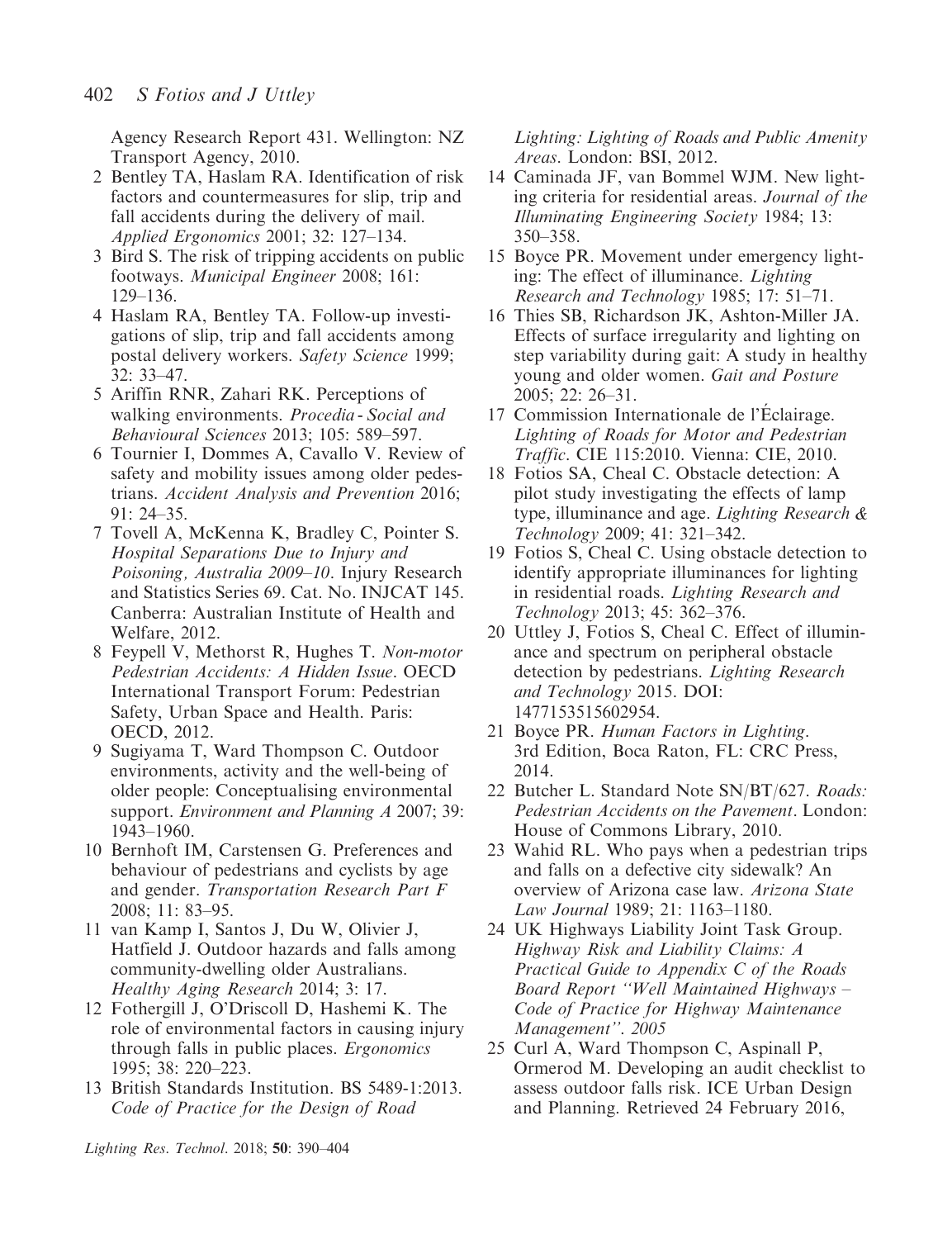from [https://www.researchgate.net/profile/](https://www.researchgate.net/profile/Angela_Curl2/publication/280066010_Developing_an_audit_checklist_to_assess_outdoor_falls_risk/links/55a6331d08ae5e82ab1fe21f.pdf) Angela Curl2/publication/280066010 Develo ping an audit checklist to assess outdoor [falls\\_risk/links/55a6331d08ae5e82ab1fe21f.pdf](https://www.researchgate.net/profile/Angela_Curl2/publication/280066010_Developing_an_audit_checklist_to_assess_outdoor_falls_risk/links/55a6331d08ae5e82ab1fe21f.pdf)

- 26 David HG, Freedman LS. Injuries caused by tripping over paving stones: An unappreciated problem. BMJ 1990; 300: 784–785.
- 27 Sheffield City Council. Maintenance of roads and footpaths (highways). Retrieved 21 December 2011, from [https://www.sheffield.](https://www.sheffield.gov.uk/roads/maintenance/maintenance.html) [gov.uk/roads/maintenance/maintenance.html.](https://www.sheffield.gov.uk/roads/maintenance/maintenance.html)
- 28 Cohen HH. Why do we bump into things while walking? — revisited. *Ergonomics in Design*: The Quarterly of Human Factors Applications 2003; 11: 12–15.
- 29 Kwasniak A, Cuadrado J, Kuzel M, Sinocruz J. Evaluating public awareness of trip hazards on outdoor walkways: Proceedings of the Human Factors and Ergonomics Society 56th Annual Meeting, 2012, pp. 639–642.
- 30 Shang H, Bishop ID. Visual thresholds for detection, recognition and visual impact in landscape settings. Journal of Environmental Psychology 2000; 20: 125–140.
- 31 NZ Transport Agency. Pedestrian Planning and Design Guide. Wellington: NZ Transport Agency, 2009.
- 32 Mills PM, Barrett RS, Morrison S. Toe clearance variability during walking in young and elderly men. Gait and Posture 2008; 28: 101–107.
- 33 Haslam RA. Slip, trip and fall accidents. In: Karwowski W. (ed). International Encyclopedia of Ergonomics and Human Factors. Vol. III, New York: Taylor and Francis, 2001, pp. 1591–1593.
- 34 Marletta W. Trip, slip, and fall prevention. In: Hansen DJ. (ed). The Working Environment. Volume 1. Occupational Health Fundamentals. Chelsea, MI: Lewis Publishers, 1991, pp. 241–276.
- 35 Barrett RS, Mills PM, Begg RK. A systematic review of the effect of ageing and falls history on minimum foot clearance characteristics during walking. Gait and Posture 2010; 32: 429–435.
- 36 Begg R, Best R, Dell'Oro L, Taylor S. Minimum foot clearance during walking: Strategies for the minimization of trip-related falls. Gait and Posture 2007; 25: 191–198.
- 37 Best R, Begg R. A method for calculating the probability of tripping while walking. Journal of Biomechanics 2008; 41: 1147–1151.
- 38 Winter DA. Foot trajectory in human gait: A precise and multifactorial motor control task. Physical Therapy 1992; 72: 45–53.
- 39 Chen H-C, Ashton-Miller JA, Alexander NB, Schultz AB. Stepping over obstacles: Gait patterns of healthy young and old adults. Journal of Gerontology: Medical Sciences 1991; 46: M196–M203.
- 40 Fotios S, Uttley J, Cheal C, Hara N. Using eye-tracking to identify pedestrians' critical visual tasks, Part 1. Dual task approach. Lighting Research and Technology 2015; 47: 133–148.
- 41 Fotios S, Uttley J, Yang B. Using eye-tracking to identify pedestrians' critical visual tasks. Part 2. Fixation on pedestrians. Lighting Research and Technology 2015; 47: 149–160.
- 42 Weerdesteyn V, Schillings AM, van Galen GP, Duysens J. Distraction affects the performance of obstacle avoidance during walking. Journal of Motor Behavior 2003; 35: 53–63.
- 43 Franchak JM, Adolph KE. Visually guided navigation: Head-mounted eye-tracking of natural locomotion in children and adults. Vision Research 2010; 50: 2766–2774.
- 44 Marigold DS, Weeresteyn V, Patla AE, Duysens J. Keep looking ahead? Re-direction of visual fixation does not always occur during an unpredictable obstacle avoidance task. Experimental Brain Research 2007; 176: 32–42.
- 45 Graci V, Elliot DB, Buckley JG. Utility of peripheral visual cues in planning and controlling adaptive gait. Optometry and Visual Science 2010; 87: 21–27.
- 46 Rietdyk S, Rhea CK. The effect of visual characteristics of obstacles on risk of tripping and gait parameters during locomotion. Ophthalmic and Physiological Optics 2011; 31: 302–310.
- 47 Foulsham T, Walker E, Kingstone A. The where, what and when of gaze allocation in the lab and the natural environment. Vision Research 2011; 51: 1920–1931.
- 48 Hayashibe K. Apparent distance in actual, three-dimensional video-recorded, and virtual reality. Perceptual and Motor Skills 2002; 95: 573–582.